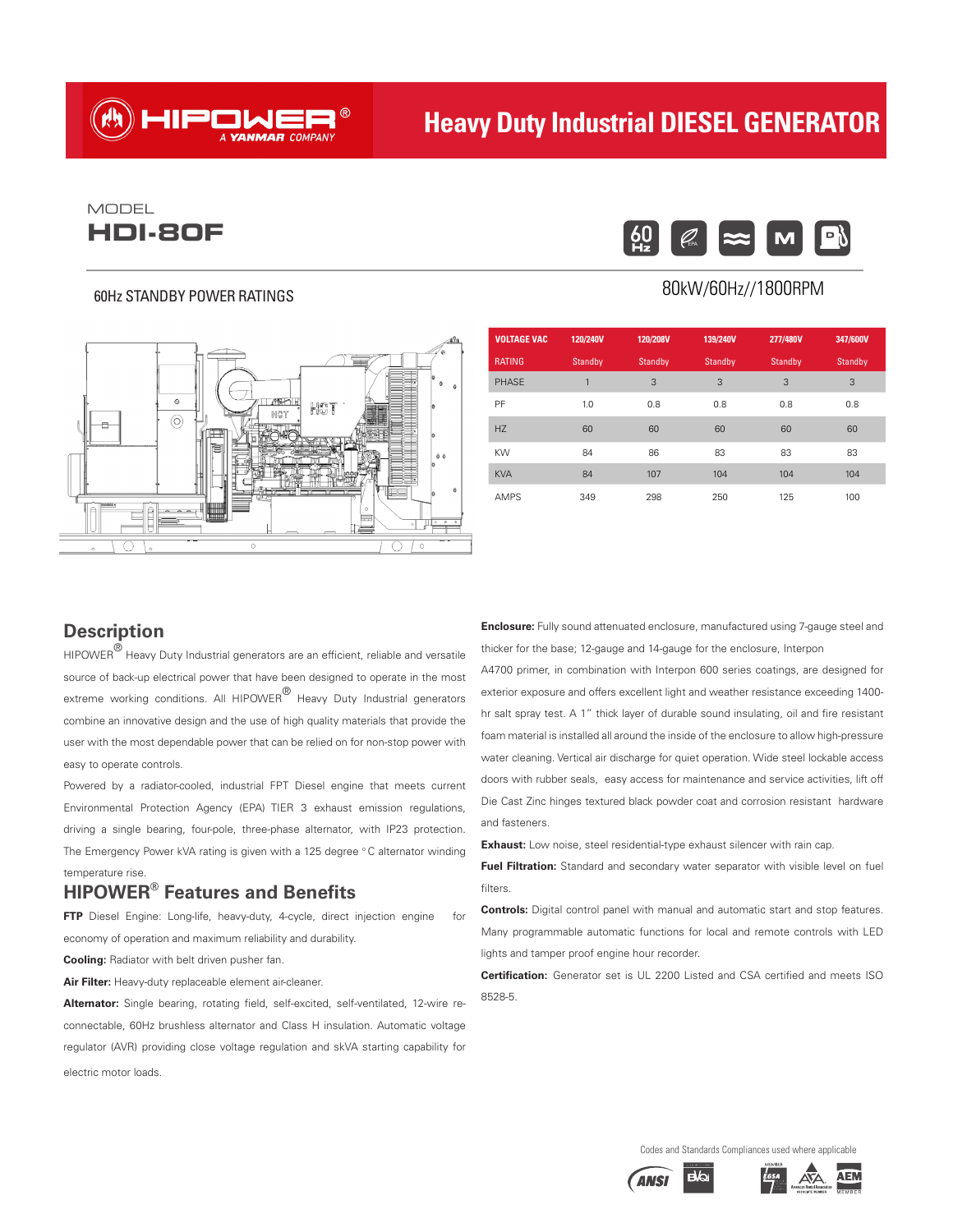## HDI80F - 80Kw Heavy Duty Industrial



## APPLICATION DATA

| <b>ENGINE SPECIFICATION</b>                                 |                                     | <b>LUBRICATION SYSTEM</b>                                         |                                                     |  |  |  |  |  |
|-------------------------------------------------------------|-------------------------------------|-------------------------------------------------------------------|-----------------------------------------------------|--|--|--|--|--|
| Manufacturer                                                | FPT - Iveco                         | Oil pan capacity - gal (L)                                        | 3.4(12.8)                                           |  |  |  |  |  |
| Model                                                       | N45TM2X                             | Oil pan capacity with filter - gal (L)                            | 2.2(8.5)                                            |  |  |  |  |  |
| EPA certified                                               | Tier <sub>3</sub>                   | Oil cooler                                                        | Liquid                                              |  |  |  |  |  |
| Crankshaft speed                                            | 1,800 rpm                           | Recommended lubricating oil grade                                 | SAE 10W-30 / ACEA E3/E5<br>(refer to owners manual) |  |  |  |  |  |
| Type                                                        | Diesel, 4-stroke                    | Oil consumption at full load                                      | < 0.1% of fuel consumption                          |  |  |  |  |  |
| Injection                                                   | Direct                              | Oil pressure - psi (kPA)                                          | 72.6 (500)                                          |  |  |  |  |  |
| Aspiration                                                  | Turbocharged aftercooled air/air    | ENGINE ELECTRICAL SYSTEM                                          |                                                     |  |  |  |  |  |
| Number of Cylinders                                         | $\overline{4}$                      | Starting motor voltage                                            | 12 volt                                             |  |  |  |  |  |
| Cylinder arrangement                                        | In-line                             | Cold Cranking Amps - minimum                                      | 650 Amp                                             |  |  |  |  |  |
| Displacement CID (liters)                                   | 275(4.5)                            | Battery charging Alternator                                       | 60 Amp                                              |  |  |  |  |  |
| Bore and Stroke ins (mm)                                    | $4.1 \times 5.2$ (104 $\times$ 132) | Battery capacity                                                  | 650CCA 850CA 115RC<br>GROUP SIZE 24F                |  |  |  |  |  |
| Nominal power                                               | 131.4 hp                            |                                                                   |                                                     |  |  |  |  |  |
| Cooling                                                     | Liquid                              |                                                                   |                                                     |  |  |  |  |  |
| Governor                                                    | Mechanical                          |                                                                   |                                                     |  |  |  |  |  |
| Governor Regulation Class                                   | ISO 8528 Part 1 Class G3            |                                                                   |                                                     |  |  |  |  |  |
| Frequency Regulation                                        | Isochronous                         |                                                                   |                                                     |  |  |  |  |  |
| Starting motor & alternator                                 | 12 Volt                             |                                                                   |                                                     |  |  |  |  |  |
| Compression ratio                                           | 17.5:1                              |                                                                   |                                                     |  |  |  |  |  |
| Air cleaner type                                            | Heavy duty - single cartridge       |                                                                   |                                                     |  |  |  |  |  |
| <b>ALTERNATOR SPECIFICATION</b>                             |                                     |                                                                   |                                                     |  |  |  |  |  |
| Manufacturer                                                | <b>STAMFORD</b>                     |                                                                   |                                                     |  |  |  |  |  |
| Model 120/240V Single phase                                 | <b>UCI274C</b>                      |                                                                   |                                                     |  |  |  |  |  |
| Model 120/208V Three phase                                  | <b>UCI274C</b>                      |                                                                   |                                                     |  |  |  |  |  |
| Model 277/480V Three phase                                  | <b>UCI274G</b>                      |                                                                   |                                                     |  |  |  |  |  |
| Model 347/600V Three phase                                  | <b>UCI274G</b>                      |                                                                   |                                                     |  |  |  |  |  |
| Alternator Type                                             | Four pole, rotating field           |                                                                   |                                                     |  |  |  |  |  |
| <b>Excitation System</b>                                    | <b>Brushless</b>                    |                                                                   |                                                     |  |  |  |  |  |
| Power factor                                                | 0.8                                 |                                                                   |                                                     |  |  |  |  |  |
| Number of leads                                             | 12 leads, reconnectable             |                                                                   |                                                     |  |  |  |  |  |
| <b>Stator Pitch</b>                                         | 2/3                                 |                                                                   |                                                     |  |  |  |  |  |
| Insulation                                                  | Class H                             |                                                                   |                                                     |  |  |  |  |  |
| Windings - Temperature Rise                                 | Class F (125/40°C)                  |                                                                   |                                                     |  |  |  |  |  |
| Enclosure (IEC-34-S)                                        | IP <sub>23</sub>                    |                                                                   |                                                     |  |  |  |  |  |
| Bearing                                                     | Single, sealed                      |                                                                   |                                                     |  |  |  |  |  |
| Coupling                                                    | Flexible disc                       |                                                                   |                                                     |  |  |  |  |  |
| Amortisseur windings                                        | Full                                |                                                                   |                                                     |  |  |  |  |  |
| Voltage regulation – no load to full load with<br>MX341 AVR | $±1\%$                              |                                                                   |                                                     |  |  |  |  |  |
| <b>TIF</b>                                                  | < 50                                |                                                                   |                                                     |  |  |  |  |  |
| Radio Frequency Emissions compliance                        |                                     | Meets requirements of most industrial and commercial applications |                                                     |  |  |  |  |  |
| Line harmonics                                              | 5% maximum                          |                                                                   |                                                     |  |  |  |  |  |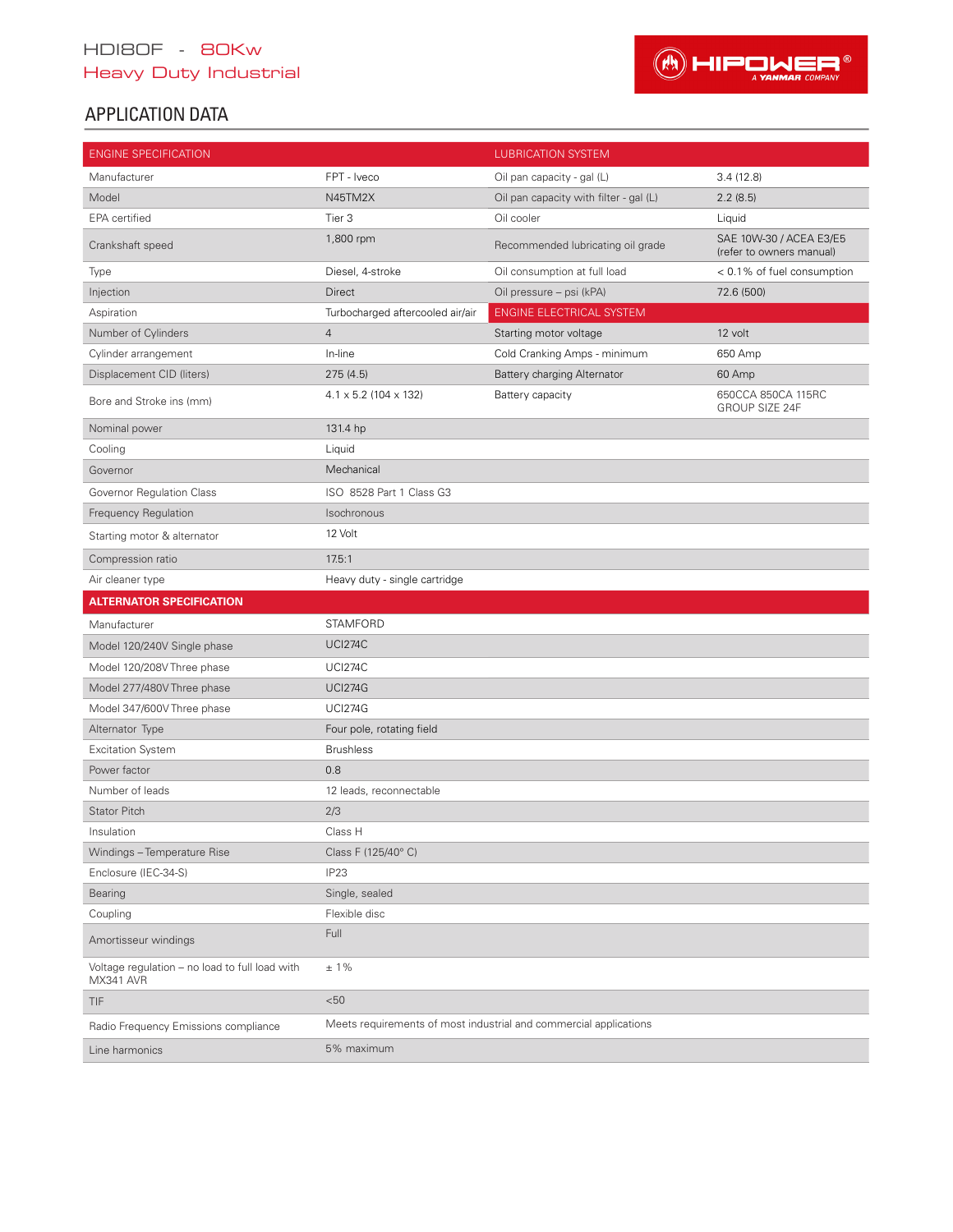### HDI80F - 80Kw

### Heavy Duty Industrial

### STANDARD FEATURES



| Enclosure (If selected)                                         | <b>Engine System</b>               | <b>Fuel System</b>                                          |
|-----------------------------------------------------------------|------------------------------------|-------------------------------------------------------------|
| Rust-Proof Fastener with Nylon<br><b>Washers Protect Finish</b> | Oil Drain Extension                | Primary Fuel Filter                                         |
| High Performance Sound-Absorbing<br>Material (L1)               | Air Cleaner                        | Flexible fuel lines                                         |
| <b>Gasketed Doors</b>                                           | Fan Guard                          | Generator set                                               |
| Air Discharge Hoods for Radiators-<br>Upwards Pointing          | Factory Filled Oil                 | 80% Rated Main Line Circuit Breaker                         |
| Lift Off Door Hinges                                            | <b>Battery Charging Alternator</b> | Separation of Circuits - Multiple<br>Breakers (load center) |
| Stainless Steel Lockable Handles                                | <b>Alternator Systems</b>          | Separation of Circuits - High / Low<br>Voltage              |
| Textured Polyester Powder Coat                                  | 12 Leads (3-Phase, Non 600V)       | Internal Genset Vibration Isolation                         |
| <b>Cooling System</b>                                           | <b>Class H Insulation Material</b> | Wrapped Exhaust Piping                                      |
| Factory-Installed Radiator                                      | Vented Rotor                       | <b>Standard Factory Testing</b>                             |
| <b>Radiator Drain Extension</b>                                 | 2/3 Pitch                          | 2 Year/2000 hours Limited Warranty                          |
| 50/50 Ethylene Glycol Antifreeze                                | Full Load Capacity Alternator      | Silencer Mounted in the Discharged<br>Hood (Enclosed Only)  |
| <b>Electrical Systems</b>                                       | Protective Thermal Switch          | <b>Emergency Stop</b>                                       |
| Battery Cables and Battery Tray                                 | Permanent Magnet Excitation        |                                                             |
| <b>Batteries</b>                                                | <b>Skewed Stator</b>               |                                                             |



- Charge alternator failure alarm Fuel use monitor and low fuel use of  $\frac{1}{\text{N}}$
- 
- 
- 
- Power save mode
- 11 configurable inputs
- 8 configurable outputs
- Flexible sensor inputs
- Configurable timers and alarms
- 3 configurable maintenance alarms
- Multiple date and time scheduler
- Configurable event log (250)
- CONTROL SYSTEM "Protections disabled" feature Configurable MODBUS pages
	-
	- Reverse power (kW) protection Configuration Suite PC software
	-
	- Power monitoring (kWh, kVAr, kVAh, kVArh) finding
	- Load switching (load shedding • Load switching load shedding<br>and dummy load outputs) • PLC editor allows user configurable
	-
	- Fuel usage monitor and low fuel<br>
	requirements
- 4-Line back-lit LCD text display Configurable display languages Licence-free PC software
- Front panel editing with PIN protection User selectable simultaneous RS232, • Oser selectable simultatie ous 10202, • Multiple date and time scheduler RS485 & Ethernet communications
	-
- 
- kW protection Fully configurable via DSE
	-
- LED and LCD alarm indication Data logging to assist with fault

- 
- Independent Earth Fault trip functions to meet specific application

- 
- 
- Customizable status screens MODBUS RTU & TCP support DSENet® expansion compatible

| <b>DSE2130</b><br><b>DSE2131</b><br><b>DSE2133</b><br><b>DSE2152</b><br><b>DSE2157</b><br><b>DSE2548</b>                                                     | ę<br>m<br>232<br>485                           | <b>MODBUS</b><br>--                   |                                            | X)<br>11                           |                                                |                                   |                                                                       |                                                                      |  |  |  |
|--------------------------------------------------------------------------------------------------------------------------------------------------------------|------------------------------------------------|---------------------------------------|--------------------------------------------|------------------------------------|------------------------------------------------|-----------------------------------|-----------------------------------------------------------------------|----------------------------------------------------------------------|--|--|--|
| <b>DSENET</b><br><b>EXPANSION</b>                                                                                                                            | <b>RS232 AND</b><br><b>RS485</b>               | <b>USB</b><br><b>PORT</b>             | <b>USB</b><br><b>HOST</b><br><b>INPUTS</b> | <b>CONFIGURABLE</b>                | <b>DC OUTPUTS</b>                              | <b>ANALOGUE</b><br><b>SENDERS</b> | <b>EMERGENCY</b><br><b>STOP</b>                                       | <b>DC POWER</b><br>SUPPLY 8-35V                                      |  |  |  |
|                                                                                                                                                              |                                                | <br>╥                                 | <b>ETHERNET</b>                            |                                    |                                                |                                   | ൳                                                                     |                                                                      |  |  |  |
| DEUTZ<br><b>DSE7410/20</b><br><b>ISUZU</b><br>PERKINS<br>CATERPILLAR<br>∆c∈<br><b>MTU</b><br><b>VOLVO</b><br><b>CUMMINS</b><br><b>SCANIA</b><br><b>OTHER</b> |                                                |                                       |                                            |                                    |                                                |                                   |                                                                       |                                                                      |  |  |  |
| MAINS (UTILITY) SENSING (DSE7420)<br><b>BUS SENSING (DSE7410)</b>                                                                                            |                                                | <b>N/C VOLT FREE</b><br><b>OUTPUT</b> | N/O VOLT<br><b>FREE OUTPUT</b>             | <b>GENERATOR SENSING</b>           |                                                | CHARGE<br><b>ALTERNATOR</b>       | <b>FUEL &amp; CRANK</b><br><b>OUTPUTS</b><br><b>FLEXIBLE WITH CAN</b> | <b>ELECTRONIC</b><br><b>ENGINES &amp;</b><br><b>MAGNETIC PICK-UP</b> |  |  |  |
| <b>VOLTS</b><br>雷                                                                                                                                            |                                                |                                       |                                            | <b>CURRENT</b><br>$\circ$          | <b>VOLTS</b><br>∾                              | $D +$<br>W/L                      | `د                                                                    | <b>_nn_</b> ≉⊠on2                                                    |  |  |  |
|                                                                                                                                                              | 1 <sub>ph</sub><br>2 <sub>ph</sub><br>3ph<br>N |                                       |                                            | 1 <sub>ph</sub><br>2ph<br>3ph<br>E | 1 <sub>ph</sub><br>2 <sub>ph</sub><br>3ph<br>N |                                   |                                                                       |                                                                      |  |  |  |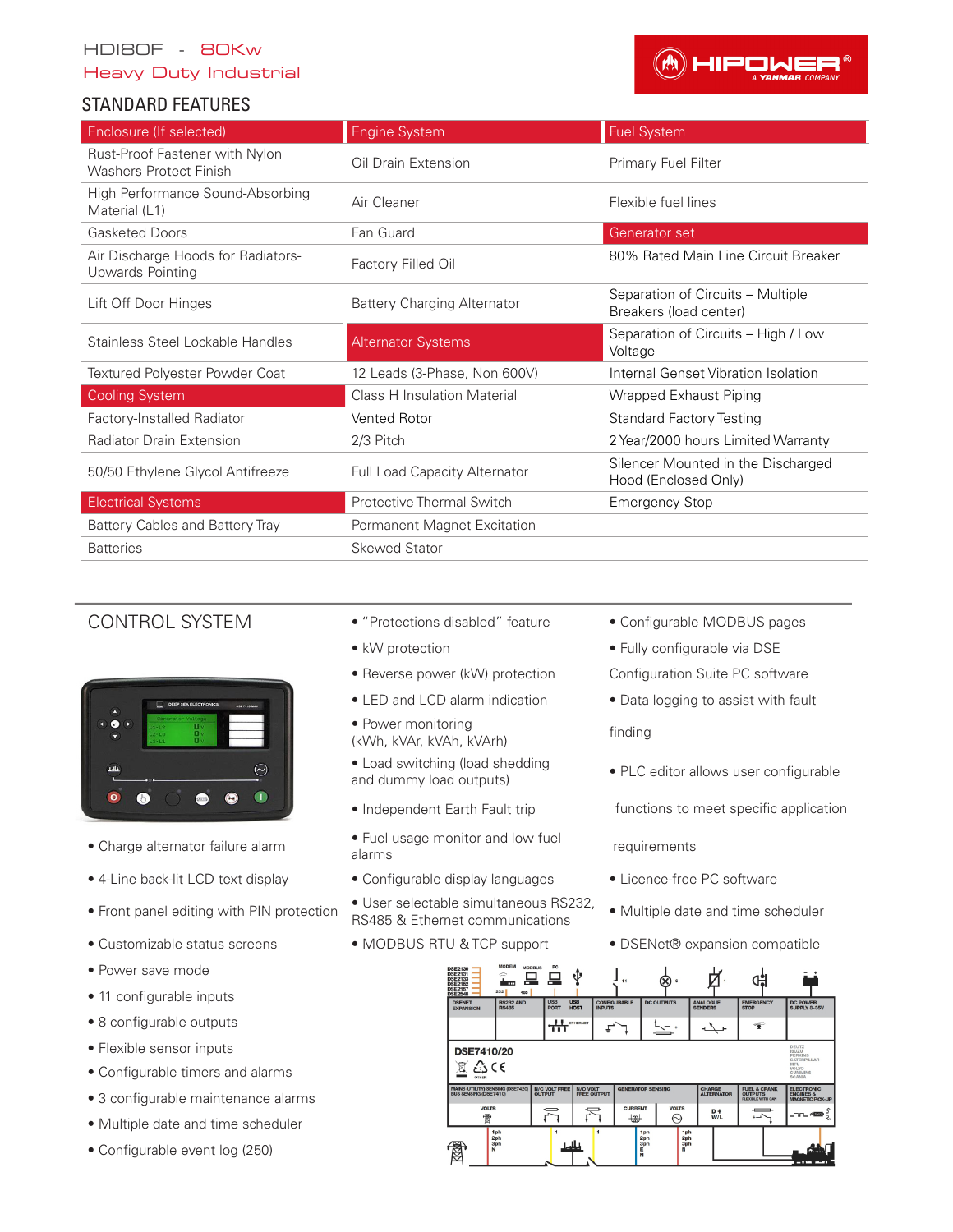## HDI80F - 80Kw

## Heavy Duty Industrial

## CONFIGURABLE OPTIONS



| <b>ENCLOSURE</b>         | <b>ENGINE SYSTEM</b>                                        | <b>ELECTRICAL SYSTEM</b>                              |  |  |  |
|--------------------------|-------------------------------------------------------------|-------------------------------------------------------|--|--|--|
| Open Skid                | Oil heater                                                  | <b>Battery Warmer</b>                                 |  |  |  |
| <b>Weather Enclosure</b> | 120V-1ph Water Jacket Heater (with Isolation<br>Valves)     | 10A Battery Charger                                   |  |  |  |
| Level 1 Sound attenuated | 208V-3ph Water Jacket Heater (with Isolation<br>Valves)     | 6A Battery Charger                                    |  |  |  |
| Level 2 Sound attenuated | <b>CIRCUIT BREAKER OPTIONS</b>                              | 10 Positions Load Center (100Amps)                    |  |  |  |
| <b>ALTERNATOR SYSTEM</b> | LSI Electronic trip 80% and 100% rated                      | Remote ESTOP with N3R break glass                     |  |  |  |
| Anti-condensation heater | LSIG Electronic trip 80% and 100% rated                     | 120V GFCI receptacle                                  |  |  |  |
| Alternator upsizing      | Second Main Line Circuit Breaker                            | 10A Relay common alarm                                |  |  |  |
| Rheostat                 | Mechanical Lugs                                             | 10A Run Relay                                         |  |  |  |
| MX321 AVR                | Shunt trip                                                  | 8 Leds Remote Announciator on Surface mounted<br>Box  |  |  |  |
|                          | Auxiliary Contacts for Main and Secondary<br><b>Breaker</b> | 16 Leds Remote Announciator on Surface mounted<br>Box |  |  |  |
|                          |                                                             | 24 Leds Remote Announciator on Surface mounted        |  |  |  |

| <b>GENERATOR SET</b>                 |
|--------------------------------------|
| <b>Extended Factory Load Testing</b> |
| <b>Extended Warranty</b>             |
| Seismic Mounts                       |

Box

I

### ENGINEERED OPTIONS

| <b>ENCLOSURE</b>                           | <b>ENGINE SYSTEM</b>                                                          | <b>ELECTRICAL SYSTEM</b>                |
|--------------------------------------------|-------------------------------------------------------------------------------|-----------------------------------------|
| Snow Hood (only with L2)                   | Fluid Containment Pan                                                         | AC/DC Enclosure Lighting Kit with Timer |
| Air Outlet Gravity dampers                 |                                                                               | Enclosure Heater                        |
| Air Inlet motorized dampers (only with L2) |                                                                               | 240V Twist lock receptacle              |
| <b>CIRCUIT BREAKER OPTIONS</b>             | <b>CONTROL SYSTEM</b>                                                         | <b>GENERATOR SET</b>                    |
| 3rd Breaker system                         | Spare inputs (x4) / output (x4)                                               | Special Testing                         |
| Shunt Trip on 3rd Breaker                  | DSE8610 - Parallel controller with motorized CB                               | <b>ALTERNATOR SYSTEM</b>                |
| Auxiliary contact on 3rd Breaker           | DSE2130 - DSENet Input Expansion Module                                       | Tropical coating                        |
| <b>FUEL TANK</b>                           | DSE2157 - DSENet Output Expansion Module                                      |                                         |
| Custom Size - 72hr and 96hr                | DSE855 - DSENet USB to Ethernet ModBus TCP/<br><b>IP Communication Module</b> |                                         |
| Custom type to meet State spec.            | DSE892 - DSENet USB to Ethernet ModBus TCP/<br>IP - SNMP Comm. Module         |                                         |
| Vent Extensions                            | DSE2520 - Remote Display Module                                               |                                         |
| Overfill Protection Valve                  |                                                                               |                                         |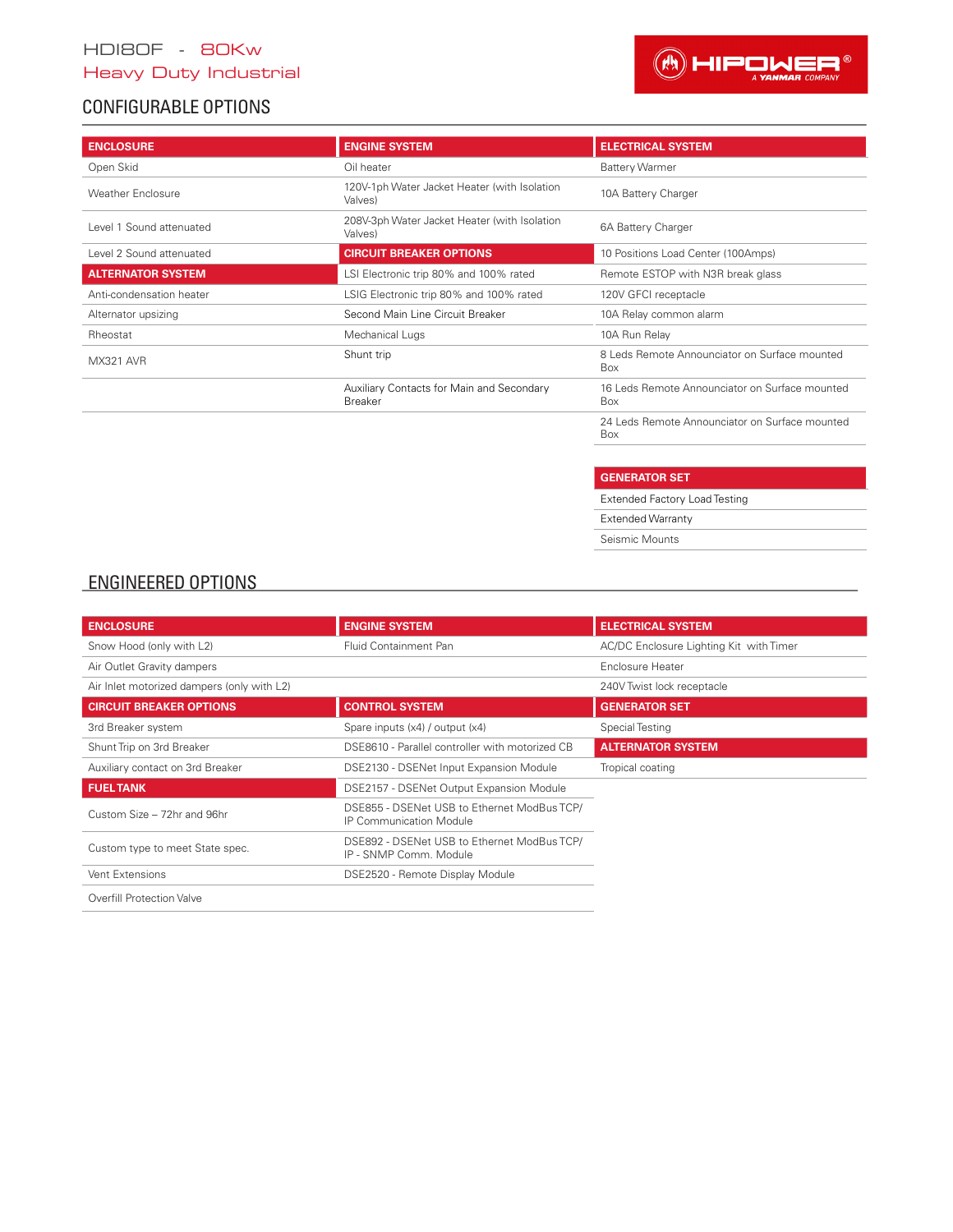## HDI80F - 80Kw

## Heavy Duty Industrial



## OPERATING DATA

| <b>FUEL SYSTEM</b>                  |                                      |
|-------------------------------------|--------------------------------------|
| Recommended fuel                    | $# 2 - ULSD$                         |
| Fuel supply line, min. ID mm(in.)   | $9.5 - (3/8")$                       |
| Fuel return line, min. ID, mm (in.) | $9.5 - (3/8")$                       |
| Max. lift, fuel pump, type, m (ft)  | <b>TBD</b>                           |
| Fuel filter                         | Secondary 5 Microns @ 98% Efficiency |

| <b>FUEL CONSUMPTION</b> |                  | (Standby Power Rating) |
|-------------------------|------------------|------------------------|
| 100% load               | US Gal/hr (L/hr) | 6.8(25.7)              |
| 75% load                | US Gal/hr (L/hr) | 5.1(19.3)              |
| 50% load                | US Gal/hr (L/hr) | 3.4(12.8)              |
| 25% load                | US Gal/hr (L/hr) | 1.7(6.4)               |

| <b>COOLING SYSTEM</b>                                 |                        |               |
|-------------------------------------------------------|------------------------|---------------|
| Engine cooling air flow                               | $cfm$ ( $m3/min$ )     | 6.356 (180)   |
| Alternator cooling flow                               | $cfm$ ( $m3/min$ )     | 1,307 (37)    |
| Combustion air flow                                   | $cfm$ ( $m3/min$ )     | 303(8.6)      |
| Total cooling air flow (engine+alternator+combustion) | $cfm$ ( $m3/min$ )     | 7,966 (225.6) |
| Total cooling capacity                                | US gallons (liters)    | 2.64(10)      |
| Max. Operating Temperature                            | $\circ$ F ( $\circ$ C) | 122 (50)      |

| <b>EXHAUST</b>                         |                        |            |
|----------------------------------------|------------------------|------------|
| Exhaust gas flow                       | $cfm$ ( $m3/min$ )     | 782 (22.1) |
| Max. Exhaust temp at full load degrees | $\circ$ F ( $\circ$ C) | 896 (480)  |
| Max. permissible back pressure         | in $H2O$ (kPA)         | 20(5)      |

# Starting Capabilities (sKVA)

|            | 120/240V (1PH) |     |     |     |     | 277/480V |     |     |     |     |     |     | 208/240V |     |     |     |     | 347/600V |     |     |
|------------|----------------|-----|-----|-----|-----|----------|-----|-----|-----|-----|-----|-----|----------|-----|-----|-----|-----|----------|-----|-----|
| Alternator | 10%            | 15% | 20% | 25% | 30% | 10%      | 15% | 20% | 25% | 30% | 10% | 15% | 20%      | 25% | 30% | 10% | 15% | 20%      | 25% | 30% |
| Standard   | 60             | 90  | 125 | 165 | 215 | 70       | 110 | 160 | 210 | 270 | 55  | 90  | 125      | 170 | 215 | 75  | 120 | 170      | 230 | 290 |
| Upsized    | 75             | 120 | 170 | 225 | 290 | 55       | 90  | 125 | 170 | 215 | 65  | 105 | 150      | 200 | 250 | 90  | 140 | 200      | 270 | 345 |

## Circuit Breaker

|                | 120/240V (1PH) | 277/480V                  | 120/208V     | 120/240V                         | 347/600V                         |
|----------------|----------------|---------------------------|--------------|----------------------------------|----------------------------------|
| Make and model | ABB T5N400TW   | ABB<br>XT1NU3125AFF000XXX | ABB T5N300TW | <b>ABB</b><br>XT4NU3250AFF000XXX | <b>ABB</b><br>XT1NU3100AFF000XXX |
| Amps           | 400 A          | 125 A                     | 300 A        | 250 A                            | 100 A                            |